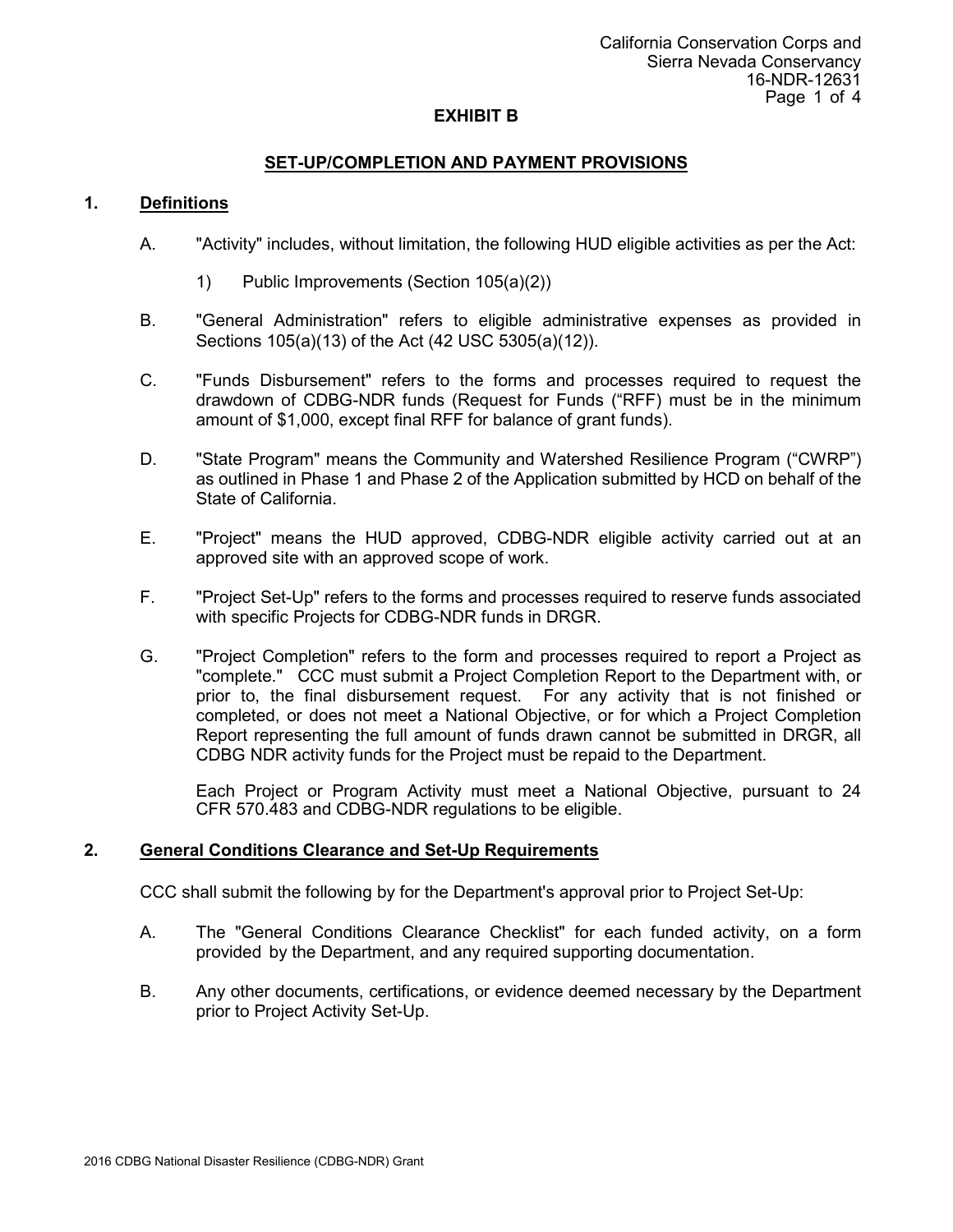# **3. Individual Project or Activity Set-Up/Completion Requirements**

CCC shall submit the following documentation to the Department:

- A. A Project Set-Up Report for each individual project or program.
- B. All other documents, certifications, or evidence deemed necessary by the Department as part of clearing general conditions for the project, i.e., prior to Project Set-Up and Completion Report.
- C. Project Set-Up Report must contain a DUNS number for each entity involved in implementation of CDBG-NDR program or project activities.

#### **4. Expenditure of Funds**

### A. Compliance with the Federal Office of Management and Budget (OMB) OMB Uniform Requirements, 2 CFR 200 Audit Requirements

Funds will not be disbursed to CCC if they are identified by the State Controller's Office ("SCO") as non-compliant with the Federal Single Audit Act, as described in OMB 2 CFR 200. 501, 505, and 511 and OMB Uniform Guidance, until such compliance is demonstrated to the satisfaction of the State Controller.

#### B. Grant Administration

The CCC shall administer this Agreement in accordance with the provisions of Section 7097 through and including Section 7126 of Title 25 of the CCR. CCC shall also ensure that all NDR costs are eligible per Exhibit A, Section 3 of this Agreement.

#### **5. Method of Payment**

The CCC shall submit each monthly Funds Requests form to SNC for review and approval. SNC shall forward all approved Funds Requests with support documents to the HCD Grant Manager specified in Exhibit A, Section 28, or to any other address of which the CCC has been notified in writing. Neither SNC nor the Department shall authorize payments unless it has determined the activity costs have been incurred, the represented Work has been performed and completed, and the costs are eligible and in compliance with the terms of this Agreement.

Minimum \$1,000 amount shall be submitted on the current version of the Department's CDBG-NDR Funds Request form. Smaller amounts in monthly Funds Requests will be combined to allow for a reimbursement check of at least \$1,000. Final Funds Request can be for less than \$1,000 when submitted as part of Agreement close out.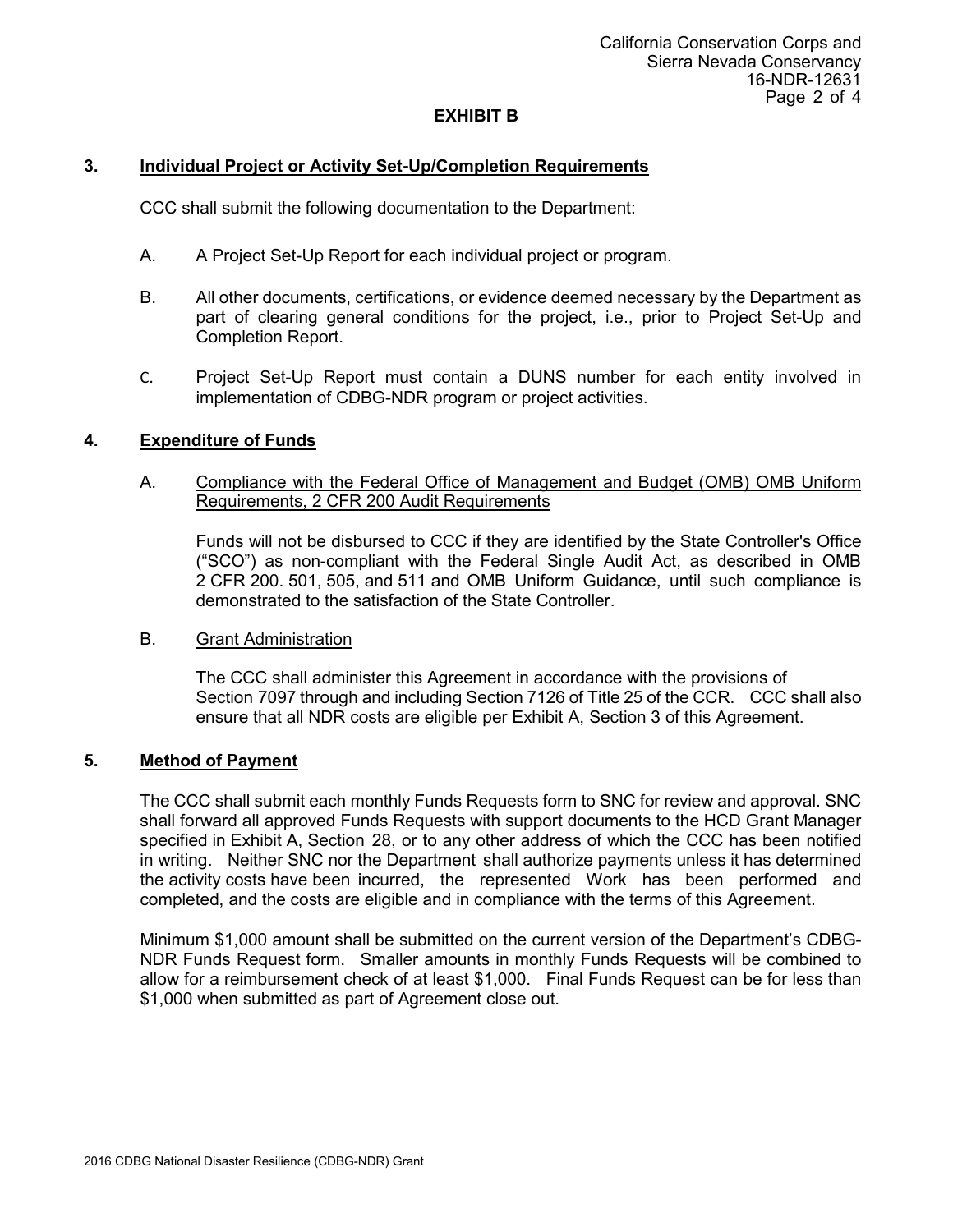### A. Reimbursements

- 1) CCC shall work with HCD's technical assistance consultant and SNC to set up accounting and recordkeeping systems for themselves and other agencies involved in CDBG-NDR activity implementation to ensure documentation of all eligible costs is on file prior to submitting a Fund Request.
- 2) Payments shall be made as reimbursements for Work performed. CCC shall request payment for Work completed on forms provided by the Department and shall be subject to such documentation as the Department may require.
- 3) The Department shall not authorize payments unless it determines that the CDBG-NDR funds were expended by CCC in compliance with the terms and provisions of the CDBG-NDR NOFA, Federal Register Notice FR-5936-N-1, and this Agreement.

# B. Timing Final Payment Requests

- 1) CCC's Final Reimbursement Request: CCC shall submit a final Funds Request for reimbursement (no advance allowed) of final costs no later than thirty (30) calendar days after deadlines shown in Exhibit A, Section 27.
- 2) Return of Unexpended Funds: All funds received by the CCC but not expended by the expenditure deadline of this Agreement must be accounted for and returned. Funds shall be returned in accordance with the current Department standards. Final returned funds will be disencumbered from this Agreement.
- 3) All Funds Not Previously Requested: If the final payment request for activity costs expended during the term of this Agreement has not been received by the Department by the deadline in Exhibit A, Section 27, the Department shall disencumber any funds remaining and grant funds will no longer be available for payments to the CCC. Thus, time is of the essence with respect to CCC's submittal of the final payment request.

# **6. Grant Closing Requirements**

- A. CCC shall work with HCD's technical assistance consultant, at HCD's direction, to ensure CCC submits the following close out documents prior expiration of this Agreement.
	- 1) Final Funds Request
	- 2) Final Set-Up / Completion Report, received and approved by the Department;<br>3) Closeout Certification Letter;
	- 3) Closeout Certification Letter;
	- 4) Final Monthly Report;
	- 5) Final Annual Performance Report (APR), if applicable;
	- 6) Final Labor Standard Report, if applicable; and,
	- 7) Evidence, satisfactory to the Department, of CCC compliance with any other Special Conditions or compliance requirements of this Agreement.